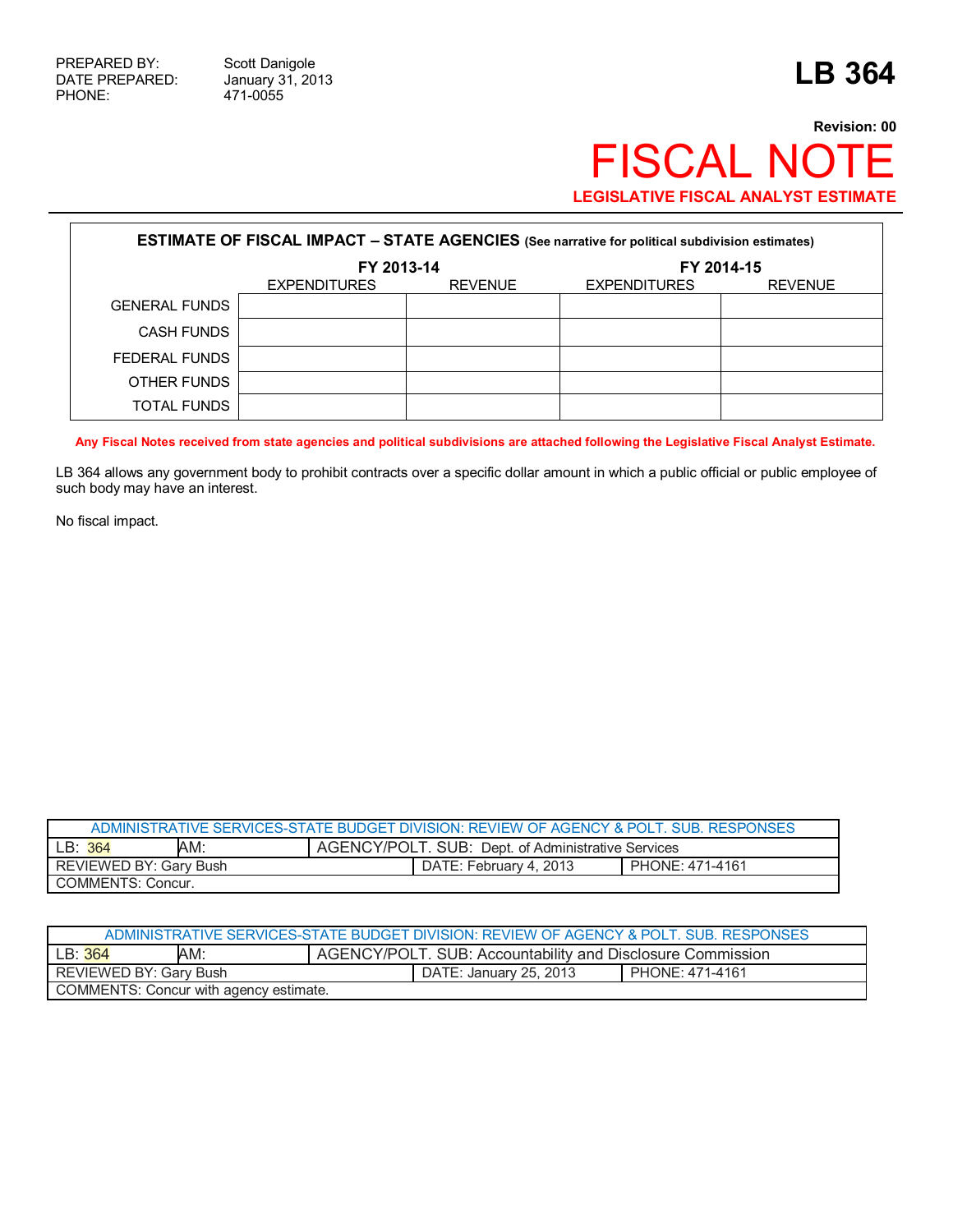# **2013 Legislative Bill Proposal Fiscal Note**

## **Bill #: 364 State Agency: Administrative Services Prepared by: Steve Hotovy Date Prepared: 1-25-2013 Phone: 402-471-3515**

### **Estimate of Fiscal Impact – State Agencies**

|                      | FY 2013-14          |         |                     | FY 2014-15 |
|----------------------|---------------------|---------|---------------------|------------|
|                      | <b>Expenditures</b> | Revenue | <b>Expenditures</b> | Revenue    |
| <b>General Funds</b> |                     |         |                     |            |
| Cash Funds           |                     |         |                     |            |
| <b>Federal Funds</b> |                     |         |                     |            |
| Other Funds          |                     |         |                     |            |
| <b>Total Funds</b>   |                     |         |                     |            |

#### **Explanation of Estimate:**

**Personal Services:** 

LB364 revises current statutes that set limitations on contracts where conflicts of interest may occur with persons associated with the government body awarding the contract. The proposed bill would further allow a government body to set a specific dollar limit on such contracts in which a public official or a public employee of such body may have an interest.

This bill will not have a fiscal impact on Administrative Services.

## **Major Objects of Expenditure**

|                        | <b>Number of Positions</b> |           | FY 2013-14          | FYY 2014-15         |
|------------------------|----------------------------|-----------|---------------------|---------------------|
| <b>Position Title:</b> | $13 - 14$                  | $14 - 15$ | <b>Expenditures</b> | <b>Expenditures</b> |
|                        |                            |           |                     |                     |
|                        |                            |           |                     |                     |
| <b>Benefits</b>        |                            |           |                     |                     |
| Operating              |                            |           |                     |                     |
| Travel                 |                            |           |                     |                     |
| <b>Capital Outlay</b>  |                            |           |                     |                     |
| Aid                    |                            |           |                     |                     |
| Capital Improvements   |                            |           |                     |                     |
| <b>TOTAL</b>           |                            |           |                     |                     |
|                        |                            |           |                     |                     |